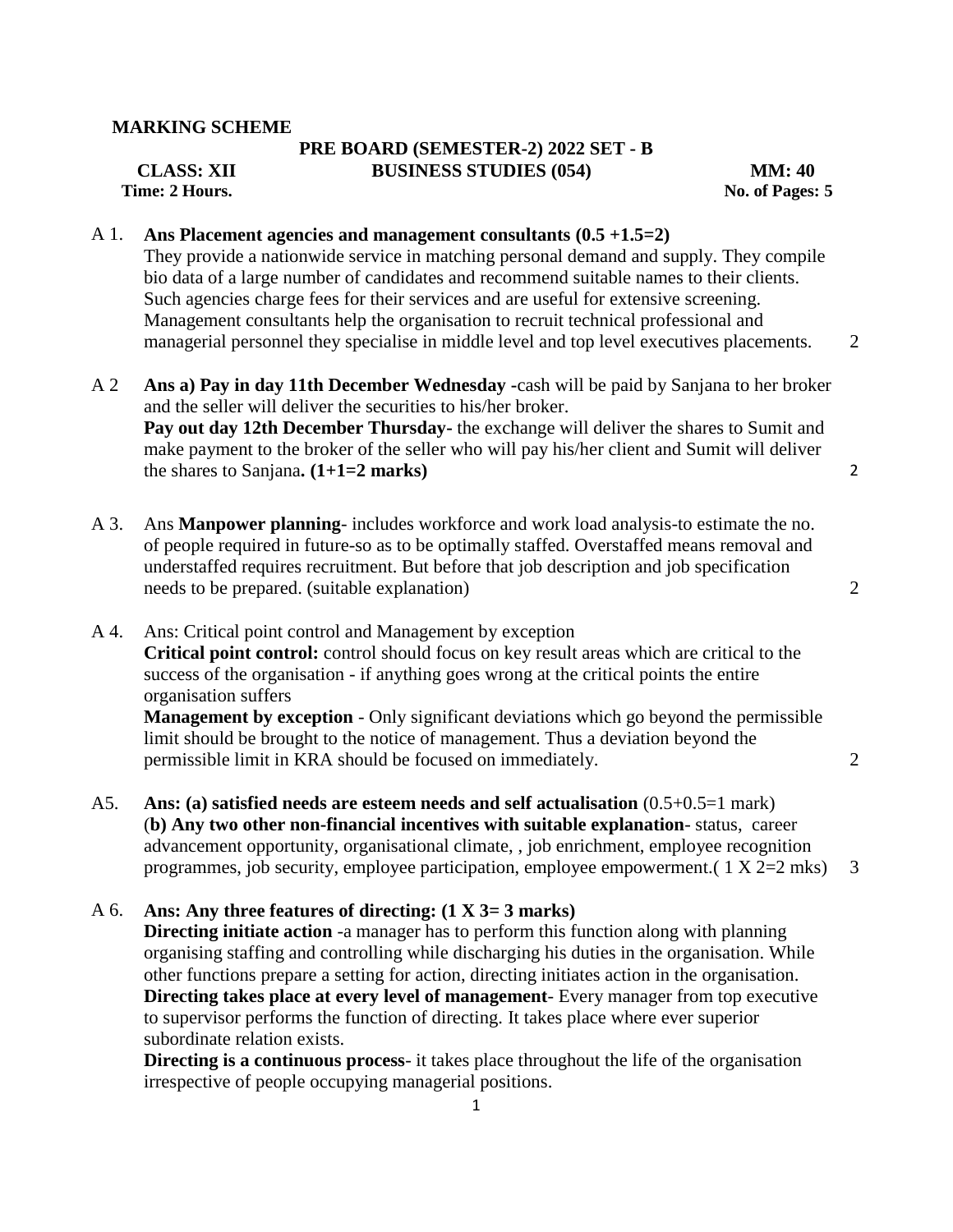# **P.T.O.**

**Directing flows from top to bottom-** directing is first initiated at the top level and flows to the bottom through organisational hierarchy. Every manager can direct his immediate subordinate and take instructions from his immediate boss.

#### **OR**

## **Democratic Style of leadership-**

- A democratic leader develops action plans and makes decisions in consultation with his subordinates. He encourages them to participate in decision-making.
- He recognises that people perform best if they have set their own objectives and respect the others opinion and support subordinates to perform their duties and accomplish organisational objectives.
- They exercise more control by using forces within the group. 3

# A 7. **Ans: Importance of financial planning- Any 3 points (1 X 3= 3 marks)**

- It helps in forecasting what may happen in future under different business situations. By doing so it helps the firm to face the eventual situations in a better way by preparing alternate financial plans to meet different situations.
- It helps in avoiding business shocks and surprises and helps the company in preparing for the future.
- It helps in coordinating various business functions by providing clear policies and procedures.
- Detailed plans of actions prepared under financial planning reduce waste duplication of effort and gaps in planning.
- It tries to link the present with the future.
- It provides a link between investment and financing decisions on a continuous basis.
- By spelling of detailed objectives for various business segments it makes evaluation of actual performance easier. <sup>3</sup>

3

## A 8. **Ans: Any 3 points of importance of controlling 1 X 3=3 marks) –**

**Accomplishing organisational goals**: The controlling function measures progress towards the organisational goals and brings to light the deviations, if any, and indicates corrective action.

**Helps in judging accuracy of standards:** a good control system enables management to verify whether the standards set an accurate and objective and helps to review and revise them by keeping a careful check on the changes in the organisation and in the environment. **Making efficient use of resources**: each activity is performed in accordance with predetermined standards and norms. This ensures that resources are used in the most effective and efficient manner.

**Facilitating coordination in action:** Controlling provides direction to all activities and efforts for achieving organisational goals. Each department and employee is governed by predetermined standards which are well coordinated with one another.

# A 9. **Ans: Responsibilities of a Consumer under the Consumer Protection Act, 2019 (Any 5):** 1. Be aware of various goods and services available in the market so that an intelligent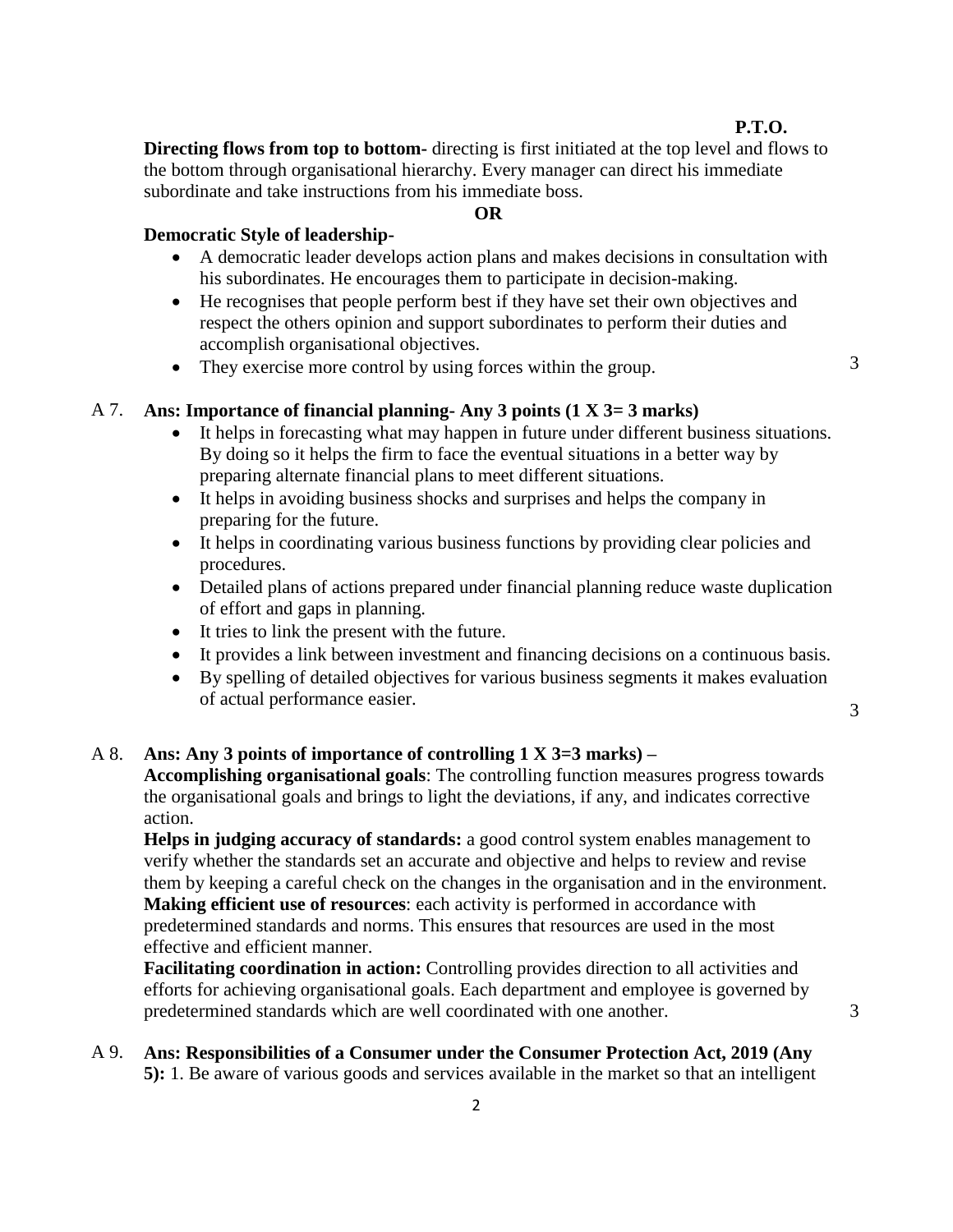and wise choice can be made.

2. Buy only standardised goods as they provide quality assurance.

3. Learn about the risks associated with products and services, follow manufacturer's instructions and use the products safely.

4. Read labels carefully so as to have information about prices, net weight, manufacturing and expiry dates, etc.

5. Assert yourself to ensure that you get a fair deal.

6. Be honest in your dealings. Choose only from legal goods and services and discourage unscrupulous practices.

7. Ask for a cash memo on purchase of goods or services.

8. File a complaint in an appropriate consumer forum in case of a shortcoming in the quality of goods purchased or services availed.

9. Form consumer societies which would play an active part in educating consumers and safeguarding their interests.

10. Respect the environment.

# **OR**

#### **Ans: Reliefs available (any five) -**

(i) To remove the defect in goods or deficiency in service.

(ii) To replace the defective product with a new one, free from any defect.

(iii) To refund the price paid for the product, or the charges paid for the service.

(iv) To pay a reasonable amount of compensation for any loss or injury suffered by the consumer due to the negligence of the opposite party.

(v) To pay punitive damages in appropriate circumstances.

(vi) To discontinue the unfair/ restrictive trade practice and not to repeat it in the future.

(vii) Not to offer hazardous goods for sale.

(viii) To withdraw the hazardous goods from sale.

(ix) To cease manufacture of hazardous goods and to desist from offering hazardous services.

(x) Compensate for any loss or injury suffered by consumer under product liability action and withdraw hazardous products from being offered for sale etc.

A10 **Ans (a)** Money market instruments enjoy a higher degree of liquidity as there is a formal arrangement with the Discount Finance House of India (DFHI) which has been established with the objective of providing a ready market for money market instruments **(1mk) b) (i)Certificate of deposit** – these are unsecured, negotiable, short-term instruments in better form, issued by commercial banks and development financial institutions. They can be issued to individuals, corporations and companies during periods of tight liquidity when the deposit growth for bank is slow but the demand for credit is high. They had to mobilize a large amount of money for short periods. **(2mks)**

**b) (ii) Commercial paper-** Short-term, unsecured, promissory note, negotiable and transferable by endorsement, delivery with a fixed maturity period.

Issued by large and credit worthy companies to raise short-term funds. Issued at lower rate of interest than market rates. Maturity period of 15 days to one year.

3

It is an alternate to bank borrowing for large companies which are financially strong

5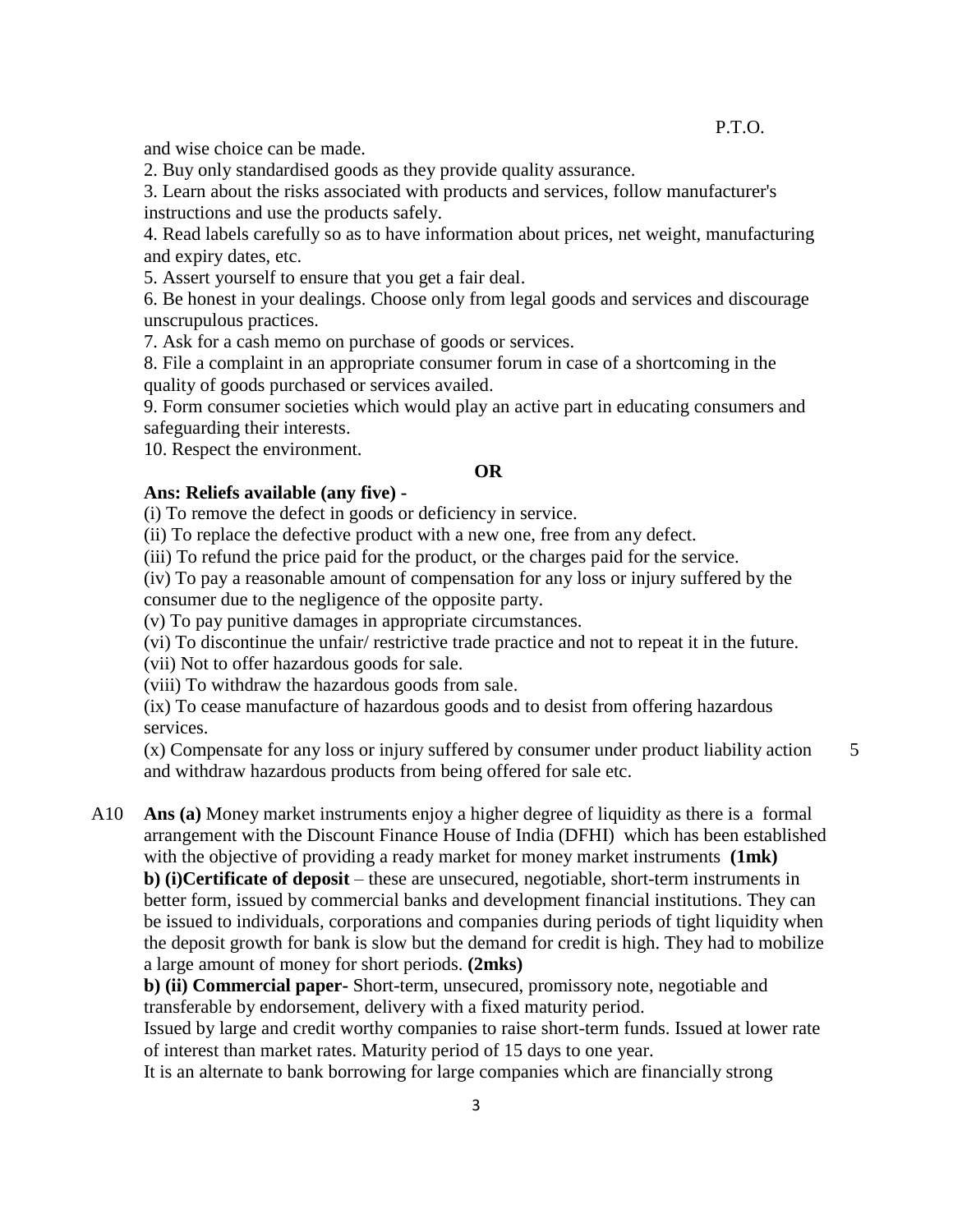P.T.O.

It is sold at a discount and redeemed at par.

Provide short-term funds for seasonal and working capital needs and for bridge financing. **(2mks)** 5

A11 **Ans: (a) The two types of training required are: 3 marks**

**Vestibule training**- employees learn their jobs on the hi-tech equipment they will be using but the training is conducted away from the actual work floor.

Actual work environments are created in a classroom and employees use the same materials files and equipment. (0.5 mk for naming and 1mk for explanation=1.5 marks )

**Orientation / induction-** the employee is given a brief presentation about the company and is introduced to his superior subordinates and colleagues.

He is taken around the workplace and made familiar with the rules and policies of the organisation. (0.5 mk for naming and 1mk for explanation =1.5 marks)

b) Transfer – it involves shifting employee from one job to another one department to another or from one shift to another without a substantive change in the responsibilities and status of the employee.

It may lead to changes in duties and responsibilities working conditions etc. but not necessarily salary.

It helps to fill vacancies from over staffed departments to under staffed departments and is a horizontal movement of employees to departments which are facing shortage. It helps to avoid termination and in removing individual problems and grievances.

 $(0.5 \text{ mk for naming and } 1.5 \text{ mk for explanation}) = 2 \text{ marks}$  5

| Ans: (0.5 marks for quoting and identifying and 0.5 marks for explanation) |                                           |                                      |  |
|----------------------------------------------------------------------------|-------------------------------------------|--------------------------------------|--|
| <b>Factors affecting</b>                                                   | Quote                                     | <b>Explanation</b>                   |  |
| fixed Capital                                                              |                                           |                                      |  |
| <b>Nature of</b>                                                           | manufacturing toys"                       | Manufacturing units require to       |  |
| business                                                                   |                                           | purchase plant and machinery so      |  |
|                                                                            |                                           | more fixed capital required.         |  |
| Growth                                                                     | Due to the increasing demand of           | Higher growth prospects $-$ higher   |  |
| prospects                                                                  | its toys in the international market      | investment in fixed assets for       |  |
|                                                                            | it decided to set up a                    | higher capacity.                     |  |
|                                                                            | manufacturing unit in Japan also.         |                                      |  |
| Level of                                                                   | To start with, they had two               | When business organizations use      |  |
| collaboration                                                              | options <i>i.e.</i> to enter into a joint | each other's facilities or establish |  |
|                                                                            | venture with an existing toy              | joint facilities then less fixed     |  |
|                                                                            | company in Japan or to install            | capital required.                    |  |
|                                                                            | their own plant.                          |                                      |  |
| <b>Financing</b>                                                           | It also tried to find out different       | When available on lease then pay     |  |
| alternatives                                                               | financing options available<br>to         | lease rental and use it so decreases |  |
|                                                                            | them and getting the plant on             | fund requirements in fixed assets.   |  |
|                                                                            | lease was one of them.                    |                                      |  |
| <b>Choice of</b>                                                           | Since they decided that they              | If capital intensive technology      |  |
| technology                                                                 | would work on automated                   | used then higher investment in P     |  |
|                                                                            | machines, their requirement of            | and M and less on labour. Labour     |  |
|                                                                            | labor would be less too.                  | intensive than less fixed capita     |  |

A12 **Ans: (0.5 marks for quoting and identifying and 0.5 marks for explanation)**